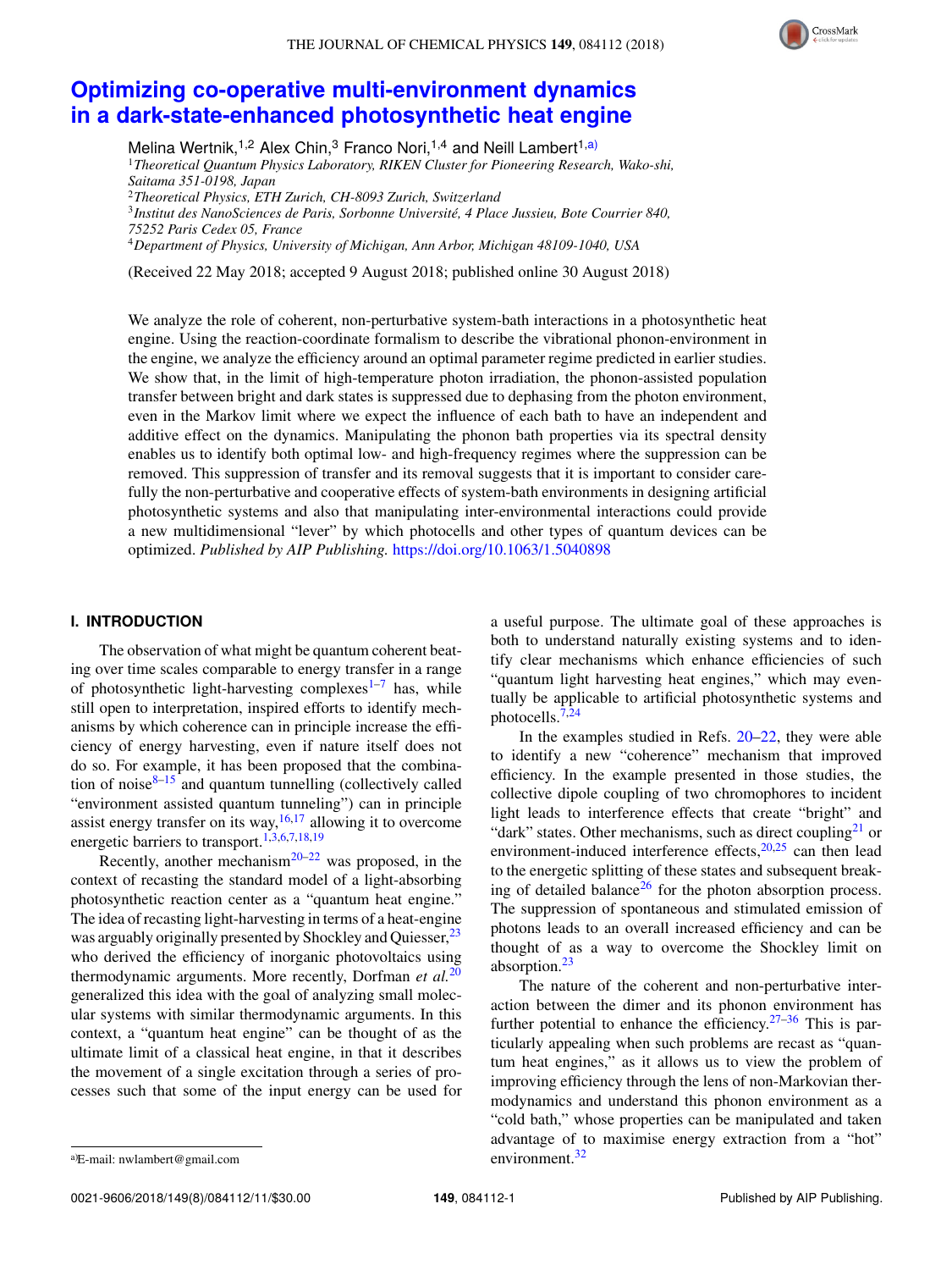In this work, we investigate how to modify the phonon environment to optimize the efficiency of such a lightharvesting "quantum heat engine," as realized by two coupled chromophores. $20-22$  $20-22$  To describe the complex problem of chromophores strongly interacting with their phonon (or vibronic) environment, which plays the role of the cold-bath in the heat engine picture, many techniques of varying degrees of sophistication and approximation have been developed. These, among many,<sup>[37](#page-10-2)</sup> include perturbative but non-Markovian meth- $ods<sup>38,39</sup>$  $ods<sup>38,39</sup>$  $ods<sup>38,39</sup>$  $ods<sup>38,39</sup>$  and exact methods, like the "hierarchy equations of motion," $2,40,41$  $2,40,41$  $2,40,41$  the reaction-coordinate (RC) method,  $32,35,42-44$  $32,35,42-44$  $32,35,42-44$  $32,35,42-44$ and the quasi-adiabatic path-integral $45,46$  $45,46$  approach. For zero temperature simulations, powerful, numerically exact manybody methods are also available, such as the multiconfigurational time-dependent Hartree Fock and tensor network approaches which give access to the dynamics of both the system and environment.[47–](#page-10-12)[51](#page-10-13)

The reaction-coordinate (RC) method, which we employ herein, has been proposed as a particularly powerful tool for these types of problems. It allows for a straightforward evaluation of thermodynamic quantities,  $32,35$  $32,35$  can be applied selectively to a many-bath system (in concert with normal Markovian methods to describe other baths), and can describe both low and high-frequency baths for arbitrary coupling strengths.<sup>[52](#page-10-14)</sup>

# **A. Summary of results**

Here we show, using this reaction coordinate method, that in the high-temperature photon irradiation limit, and fast donor-acceptor transfer, which in the classical case both optimizes the Carnot efficiency and leads to a large current, the interaction between the chromophores and the phonon environment is dephased to such a degree that the photo-induced current is suppressed. This result is an explicit example of how the interplay of multiple environments can be non-additive and lead to unexpected results.[51](#page-10-13)[,53–](#page-10-15)[55](#page-10-16) Indeed, the importance of such effects extends beyond the case of light-harvesting to a wider range of nanoscale devices strongly coupled to multiple environments, such as in lead-dot(molecule)-lead structures.<sup>[56](#page-10-17)</sup> We show how this suppression can be overcome by increasing the coupling to the phonon environment such that it is more strongly influencing the chromophore system than an equivalent Markovian environment.

The assumption of high-photon irradiation tempera- $ture^{20-22,30,34}$  $ture^{20-22,30,34}$  $ture^{20-22,30,34}$  $ture^{20-22,30,34}$  $ture^{20-22,30,34}$  does not occur with natural sunlight. Thus, we also examine, in Sec.[IV B,](#page-6-0) the low-temperature photon irradiation case, with parameters corresponding to more realistic, but optimally concentrated, natural sunlight irradiation. Here we find that in the Born-Markov limit of the phonon environment, the baths again become additive. We also show that entering into the non-Markovian and strong-coupling limit for this bath ultimately has diminishing returns in this low-temperature case. The mechanism of this diminishment is shown, via perturbation theory, to arise from the "counter-rotating" terms in the interaction with the phonons, which reduce the relative populations of the donor states which couple to the acceptor.

The overall structure of this work is as follows. We begin by defining our heat engine model in Sec. [II.](#page-1-0) We then describe

the reaction-coordinate method for modeling the phonon environment in Sec. [III.](#page-2-0) In Sec. [IV,](#page-4-0) we discuss the results of our model, and explore both high and low photon temperature regimes, and give our conclusions in Sec. [V.](#page-8-0) In the [Appendix,](#page-9-19) we define the secular and non-secular Markovian master equations to which we compare our results.

# <span id="page-1-0"></span>**II. MODEL: PHOTOSYNTHETIC QUANTUM HEAT ENGINE**

A minimal model (cf. Fig. [1\)](#page-1-1) of a photosynthetic quantum heat engine describes the excitonic states of three molecules: a pair of coupled donor molecules  $D_1$  and  $D_2$  and one acceptor molecule *A*. As discussed by Creatore *et al.*, [21](#page-9-14) a dipole-dipole interaction leads to strong coupling between the two donor molecules, transforming the originally degenerate  $\alpha$  is used increased, and  $|a_2\rangle$  into new non-degenerate eigenstates  $|x_{1,2}\rangle = 1/\sqrt{2}(|a_1\rangle \pm |a_2\rangle)$  with eigenvalues  $E_{x_{1,2}} = E_{1,2} \pm J$ , where  $J$  is the coupling amplitude. Due to the collective way, the parallel dipole moments add up, and only  $|x_1\rangle$  is optically active.

Photon absorption (from a hot concentrated photon bath with thermal occupation  $n_h$ ) occurs at a rate  $\gamma_h$ , causing tran- $\lim_{n \to \infty} \frac{\text{arctan} \log n}{\text{arctan} \log n}$  of the donor excited states  $|a_1\rangle$  and  $|a_2\rangle$ . Ultimately, the collective nature of that absorption leads to occupation of only the bright state  $|x_1\rangle$ , which then can relax to the dark state  $|x_2\rangle$  by emission of phonons into an environment with thermal occupation  $n<sub>x</sub>$ . In the Markovian model, this exchange is described by a rate  $\gamma_x$ , whereas

<span id="page-1-1"></span>

FIG. 1. Scheme for the five level model $^{21}$  $^{21}$  $^{21}$  in the coupled basis. A photon excites the donor molecules from the collective ground state  $|b\rangle$  to the collective bright excited state  $|x_1\rangle$ . This excitation is then transferred, via energy exchange with the phonon bath, to the dark state  $|x_2\rangle$ . Work can then be Extracted via a charge transfer process to  $\vert \alpha \rangle$  and  $\vert \beta \rangle$  before the system is reset<br>to the collective ground state. The red transition  $\langle \alpha \rangle$  is denotes from absorption to the collective ground state. The red transition  $(\gamma_h)$  stems from absorption and emission of photons, the transitions due to transfer of electrons between donors and acceptors  $(\gamma_c, \Gamma_c)$  are rendered in green, while the transitions in black  $(\Gamma, \chi \Gamma)$  model the extraction of work as well as the recombination loss  $\lim_{\alpha \to \infty} |\alpha\rangle$  to the ground state. With the Reaction Coordinate (RC) method, the transition between the two donor excited states (given by a rate  $\alpha$ ) in the Born. transition between the two donor excited states (given by a rate  $\gamma_x$  in the Born-Markov model $^{21}$  $^{21}$  $^{21}$ ) is treated non-perturbatively by coupling the system to a collective degree of freedom in the phonon bath with coupling strength  $\lambda_0$ . The inset shows the lowest lying energy levels of the  $x_1$  and  $x_2$  states coupled to the collective RC mode for a coupling strength of  $\lambda_0 = 1.06 \times 10^{-3} \text{ eV}^{3/2}$ <br>at the resonant frequency  $\Omega_0 = 0.03 \text{ eV}$  [cf. Eig. 2(a)] at the resonant frequency  $\Omega_0 = 0.03$  eV [cf. Fig. [2\(a\)\]](#page-5-0).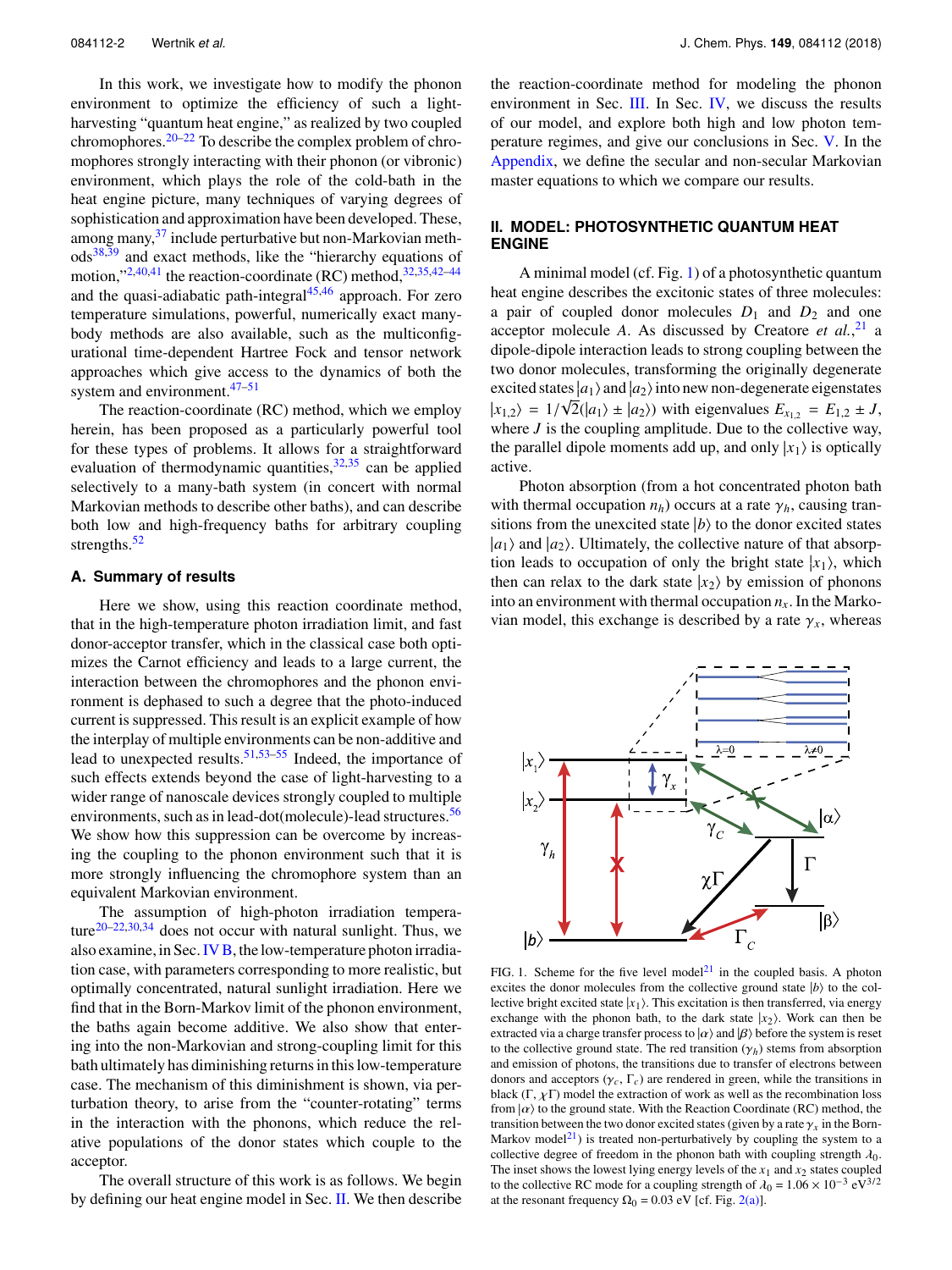in the RC model, which we describe in Sec. [III,](#page-2-0) the interaction with a collective mode is used. Occupation of the dark state breaks detailed balance, allowing time for an electron to be transferred to the acceptor molecule, taking the system to the acceptor excited state  $|\alpha\rangle$  (at a bare rate  $\gamma_c$ , assisted by a thermal environment with occupation *n*) thermal environment with occupation *nc*).

This charge transfer is suppressed for the bright state due to the electron transfer matrix elements carrying opposing signs,  $t_{D_1,A} = -t_{D_2,A}$ . At  $|\alpha\rangle$ , work is extracted, leading the system to the ground state of the accentor molecule  $|\beta\rangle$  at system to the ground state of the acceptor molecule  $|\beta\rangle$ , at rate  $\Gamma$ . Additionally, an effective lossy transition to the donor rate Γ. Additionally, an effective lossy transition to the donor ground state is described by the rate  $\chi \Gamma$ , which represents additional losses by which the system is reset without producing work. Finally, after work has been extracted, Γ*<sup>c</sup>* describes the other "reset" process of the system back to the ground state  $|b\rangle$ , e.g., due to donation of a charge to the original donor molecule from the environment.<sup>[57](#page-10-20)</sup> In our model, this transition is assisted by a different thermal environment with occupation *Nc*. Note that all the transition rates involving the donor excited states are twice as large in the coupled basis than they are in the uncoupled basis.

The role of the phonon environment in transferring population must be considered carefully. In real, photosynthetic systems such environments typically exist in the non-perturbative and non-Markovian regimes, with both bath correlation times and system-bath correlation times being of the same order as excitonic couplings (the parameter *J* in our model). Indeed, understanding the open system physics of this "intermediate regime," where system and bath must be treated on the same footing, is the principle motivation for the diversity of powerful open system techniques mentioned in the introduction.

The Hamiltonian describing the two donors, the acceptor molecule, and the phonon environment is

$$
H = H_S + H_B + H_I,
$$
  
\n
$$
H_S = \sum_{i=1}^{5} \mathcal{E}_i |\psi_i\rangle\langle\psi_i| + J(|a_2\rangle\langle a_1| + |a_1\rangle\langle a_2|),
$$
 (1)  
\n
$$
H_B + H_I = \frac{1}{2} \sum_{k} \left[ p_k^2 + \omega_k^2 \left( x_k - \frac{f_k}{\omega_k^2} s \right)^2 \right],
$$

with mass-weighted positions  $x_k = 1/\sqrt{2\pi}$ √  $\overline{2\omega_k}(c_k^{\dagger})$ *k*  $x_k = 1/\sqrt{2\omega_k}(c_k^{\dagger} + c_k)$  and momenta  $p_k = i\sqrt{\omega_k/2} (c_k^{\dagger})$ <br>  $[x_k, p_k] = i\delta_{kk}$  (setting  $\hbar = 1$ )  $\bar{k}$  –  $c_k$ ) of the bath fulfilling  $[x_k, p_l] = i\delta_{kl}$  (setting  $\hbar \equiv 1$  throughout) and with creation and annihilation operators  $c_k^{\dagger}$  $\int_{k}^{\tau}$  and  $c_k$ . The operator coupling system and bath are given by

$$
s = (|a_1\rangle\langle a_1| - |a_2\rangle\langle a_2|), \tag{2}
$$

while the system is defined with the five states of the uncoupled molecules,

$$
|\psi_i\rangle = \{|b\rangle, |a_1\rangle, |a_2\rangle, |\alpha\rangle, |\beta\rangle\},\tag{3}
$$

and corresponding energies  $\mathcal{E}_i = \{E_b, E_1, E_2, E_\alpha, E_\beta\}$ . As explained earlier, diagonalizing the system part of the Hamiltonian (when  $E_1 = E_2$ ) leads to two new eigenstates  $|x_{1,2}\rangle = 1/\sqrt{2}(|a_1\rangle \pm |a_2\rangle)$  with eigenvalues  $E_{x_{1,2}} = E_{1,2} \pm J$ .<br>Also not shown here are the explicit Hamiltonians for the Also, not shown here are the explicit Hamiltonians for the other baths shown in Fig. [1.](#page-1-1) Their influence on the model will be defined explicitly later within the master equation picture.

# <span id="page-2-0"></span>**III. METHODS: THE REACTION COORDINATE**

The dark-state-enhanced heat engine, including the dipole coupling *J*, has previously been studied<sup>[21](#page-9-14)</sup> using a Born-Markov master equation description of the phonon bath [see Eq. [\(A1\)](#page-9-20) in the [Appendix\]](#page-9-19) and has been compared to a model where the donors do not couple to each other. That work $^{21}$  $^{21}$  $^{21}$ found a relative current enhancement of the coupled  $(J > 0)$ over the uncoupled  $(J = 0)$  case of roughly 30%. To give a likefor-like comparison, we primarily use the parameters found in Ref. [21](#page-9-14) that gave this large current enhancement in our simulations (cf. Table [I\)](#page-2-1), which focus on the limit of high photon irradiation. In Sec. IV  $\overline{B}$ , we will consider the low-temperature photon case, which is more applicable to systems irradiated by natural sunlight.

<span id="page-2-2"></span>Instead of employing a Born-Markov master equation, we construct a more general master equation that can take into account non-Markovian effects of the phonon environment. We do so using the reaction coordinate (RC) mapping  $42,58$  $42,58$  to transform the bath Hamiltonian such that a collective degree of freedom of the said environment is included in the "system" Hamiltonian, while the residual environment is treated with a traditional generalized master equation. The validity of this approach was carefully analyzed in Ref. [43](#page-10-22) and, by comparison to the hierarchy method, found to be exact. It has been found to be particularly convenient for describing both under and over-damped Brownian motion spectral densities $44$  and can, in principle, be extended to deal with more complex spectral densities.<sup>[59](#page-10-23)</sup> However, if the original spectral density is very broad, the residual environment may also be effectively strongly coupled to the system, and in some cases

<span id="page-2-1"></span>TABLE I. Parameters used for the numerical simulation.

| TABLE I. Parameters used for the numerical simulation. |                                                              |                                                                          |
|--------------------------------------------------------|--------------------------------------------------------------|--------------------------------------------------------------------------|
| Donor excitation energy                                | $\Delta_h = E_1 - E_b = E_2 - E_b$                           | 1.8 eV                                                                   |
| Donor-acceptor energy difference                       | $\Delta_c = E_1 - E_\alpha = E_2 - E_\alpha = E_\beta - E_b$ | $0.2$ eV                                                                 |
| Excitonic coupling                                     |                                                              | $0.015$ eV                                                               |
| Photon absorption rate                                 | $\gamma_h$                                                   | $6.2 \times 10^{-7}$ eV                                                  |
| Donor-acceptor charge transfer rate                    | $\gamma_c$                                                   | $6 \times 10^{-3}$ eV (in Sec. IV), $1 \times 10^{-6}$ eV (in Sec. IV B) |
| Work extraction rate                                   |                                                              | $0.124 \text{ eV}$                                                       |
| Reset rate                                             | $\Gamma_c$                                                   | $0.0248$ eV                                                              |
| Photon occupation                                      | n <sub>h</sub>                                               | ~60 000 (in Sec. IV), ~0.03 (in Sec. IV B)                               |
| Charge transfer bath occupation                        | $N_c = n_c$ at 300 K                                         | $\sim$ 4.4 $\times$ 10 <sup>-4</sup>                                     |
| Phonon bath occupation (for the Born-Markov model)     | $n_r$ at 300 K                                               | $\sim 0.46$                                                              |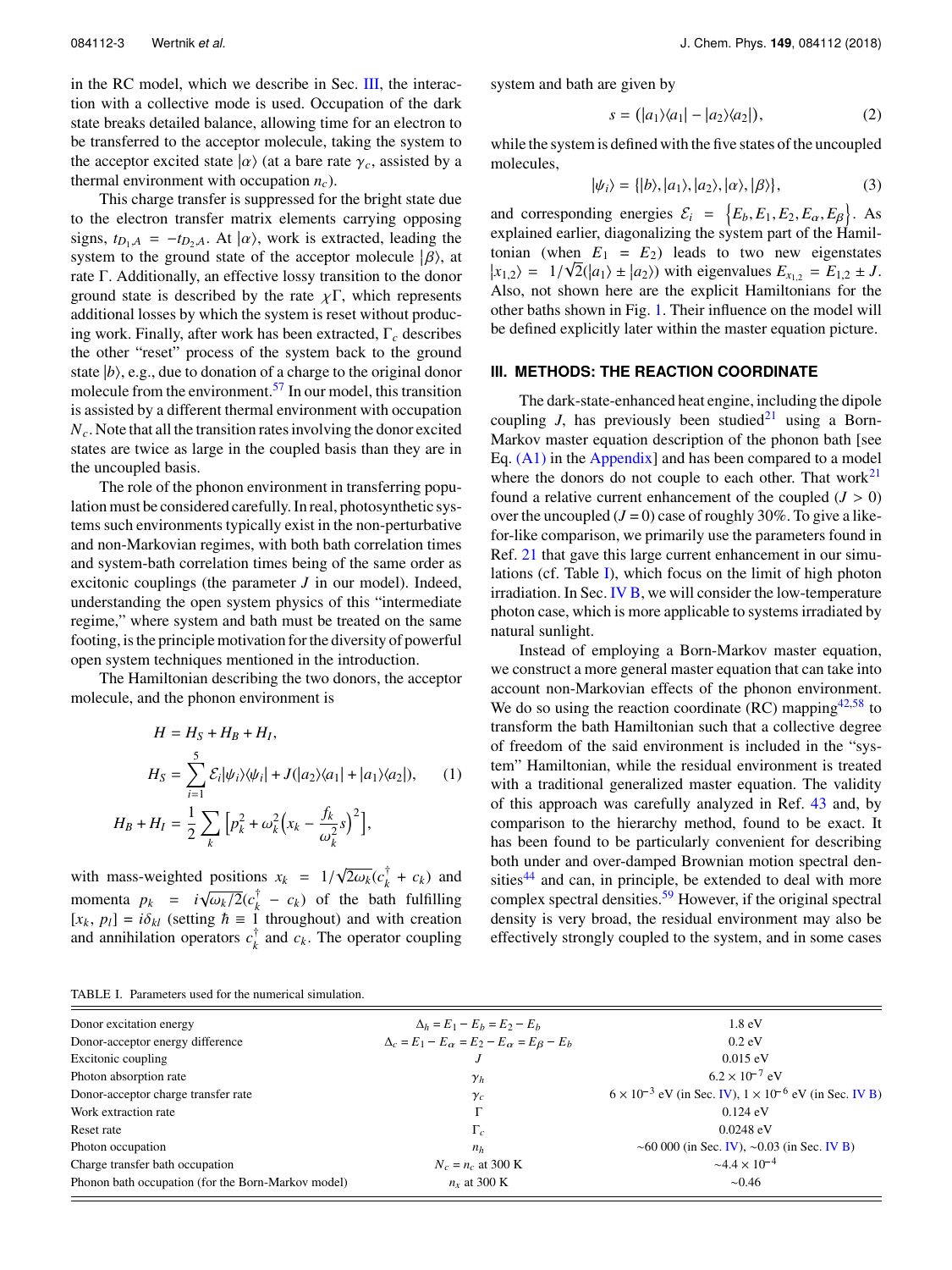a master equation approximation may break down. Here we do not benchmark the results against another technique, as in those earlier studies, and thus do not claim that our treatment of the phonon environment is exact to all orders for all parameter regimes we study herein. Rather, we propose that it captures more salient features than obtainable with a standard Born-Markov method alone.

## **A. The reaction coordinate transformation**

We follow the description of the RC method in Ref. [32](#page-10-1) and repeat only the main steps here. Starting from the complete Hamiltonian [Eq.  $(1)$ ], a transformation has to be found that maps the interaction of the phonon bath with the system onto one new coordinate (the RC). This reaction coordinate is itself coupled to a residual bath, which will be treated using the standard Born-Markov approximation. However, later we will see that relaxation rates induced by the residual phonon bath, as well as the hot photon bath and the donor-acceptor transfer process, can be of the order of the system frequencies such that we cannot make the secular approximation in describing these baths. $60$  Therefore, we work with Born-Markov non-secular master equations for these particular environments.

Under this transformation, the system can be coupled arbitrarily strongly to the RC, as this is treated exactly through the  $H'_{RC}$  part of the transformed Hamiltonian

$$
H' = H'_{S} + H'_{B} + H'_{I},
$$
  
\n
$$
H'_{S} = H_{S} + H_{RC},
$$
  
\n
$$
H_{RC} = \frac{1}{2} \Big[ P_{1}^{2} + \frac{g_{0}^{2}}{\delta \Omega_{0}^{2}} \Big( X_{1} - \frac{\delta \Omega_{0}^{2}}{g_{0}} s \Big)^{2} \Big],
$$
  
\n
$$
H'_{B} + H'_{I} = \frac{1}{2} \sum_{k} \Big[ P_{k}^{2} + \Omega_{k}^{2} \Big( X_{k} - \frac{C_{k}}{\Omega_{k}^{2}} X_{1} \Big)^{2} \Big].
$$
  
\n(4)

Here  $g_0$  is the coupling strength between the reaction coordinate and the system, while  $X_1$  describes the collective quadrature of the RC mode. In this new frame, we treat the residual baths and their interaction with the system via the RC mode  $(H'_{B} + H'_{I})$  with the non-secular Born Markov master equation. The renormalization term  $\delta \Omega_0^2 s^2/2$  can be neglected as it is<br>small compared to the energy difference between the excited small compared to the energy difference between the excited states of the dimer and the states  $|b\rangle$  and  $|\alpha\rangle$ .<br>The details of the transformation of the H

The details of the transformation of the Hamiltonian above are entirely defined by the choice of spectral density for the *original* phonon environment,

$$
J_0(\omega) \equiv \frac{\pi}{2} \sum_k \frac{f_k^2}{\omega_k} \delta(\omega - \omega_k).
$$
 (5)

Here we focus on the underdamped Brownian oscillator spectral density,

<span id="page-3-0"></span>
$$
J_0(\omega) = \frac{\lambda_0^2 \gamma \omega}{(\omega^2 - \Omega_0^2)^2 + \gamma^2 \omega^2},\tag{6}
$$

as it allows us to investigate the influence of resonant and off-resonant structured environments that can dominate the vibrational spectrum of light-harvesting complexes.<sup>[61](#page-10-25)</sup>

The choice $32$  of spectral density ultimately fixes the coupling strength  $g_0$  and the RC frequency  $\frac{g_0}{\delta\Omega_0}$ . From the transfor- $\lim_{\delta \Omega_0}$  suchgin g<sub>0</sub> and the KC ricquency  $\frac{\delta \Omega_0}{\delta \Omega_0}$ . Trom the transformation of the Hamiltonian, we obtain a term for the coupling strength as well as for the system renormalization,

$$
g_0^2 = \sum_k f_k^2,
$$
  

$$
\delta \Omega_0^2 = \sum_k \frac{f_k^2}{\omega_k^2}.
$$
 (7)

These can then be expressed through integrals over the spectral density  $J_0(\omega)$  and evaluated as

$$
g_0^2 = \frac{2}{\pi} \int_0^\infty d\omega J_0(\omega) \omega = \lambda_0^2,
$$
  

$$
\delta \Omega_0^2 = \frac{2}{\pi} \int_0^\infty d\omega \frac{J_0(\omega)}{\omega} = \frac{\lambda_0^2}{\Omega_0^2}.
$$
 (8)

The physical frequency of the RC is given by  $\frac{g_0}{\delta Q}$ equency of the RC is given by  $\frac{g_0}{\delta \Omega_0} = \Omega_0$ , hence  $X_1 = (a + a^{\dagger})/\sqrt{2\Omega_0}$ , and we can now identify the coupling strength  $a_0 = \lambda_0$ strength  $g_0 = \lambda_0$ .

The spectral density of the residual bath is connected to the original environment through a recursion relation.<sup>[59](#page-10-23)</sup> By deriving the Fourier space propagator from the original and transformed Hamiltonian and comparing them, $32$  the transformed spectral density can be found by evaluating

$$
J_1(\omega) = \frac{\lambda_0^2 J_0(\omega)}{|W_0^+(\omega)|^2},
$$
\n(9)

<span id="page-3-1"></span>where

$$
W_0^+(z) = \lim_{\epsilon \to 0^+} \frac{1}{\pi} \int_{-\infty}^{\infty} d\omega \frac{J_0(\omega)}{\omega - (z + i\epsilon)} \tag{10}
$$

is the Cauchy transform of the original spectral density  $J_0$ . Using the residue theorem, our choice of the original spectral density [Eq. [\(6\)\]](#page-3-0) leads to an Ohmic spectral density for the residual bath,  $J_1(\omega) = \gamma \omega$ .

## **B. Master equation approximations**

We are mainly interested in the steady-state current output for various input parameters, which is calculated numerically from the steady-state density matrix  $\rho(t \to \infty)$ .<sup>[62](#page-10-26)[,63](#page-10-27)</sup> The master equation used to solve for  $\rho(t \to \infty)$  is split into three parts:

- 1. The transition between the donor excited states,  $|x_1\rangle$  and *x*<sub>2</sub>), due to the interaction with the phonon environment, is treated by the system and RC parts of the Hamiltonian  $H'_{S}$ .
- 2. The residual baths coupled to the RC mode, as well as the transitions involving the donor excited states, are described by a non-secular Born-Markov master equation.
- 3. The transitions not involving the donor excited and RC states are treated using phenomenological secular Born-Markov Lindblad generators.

We cannot use the secular approximation in point 2 because to do so, the time scales of the system have to be much smaller than the relaxation times:  $\tau_S \ll \tau_R$ . The system time scale is proportional to the inverse of the energy splitting, while the relaxation time is defined through the transition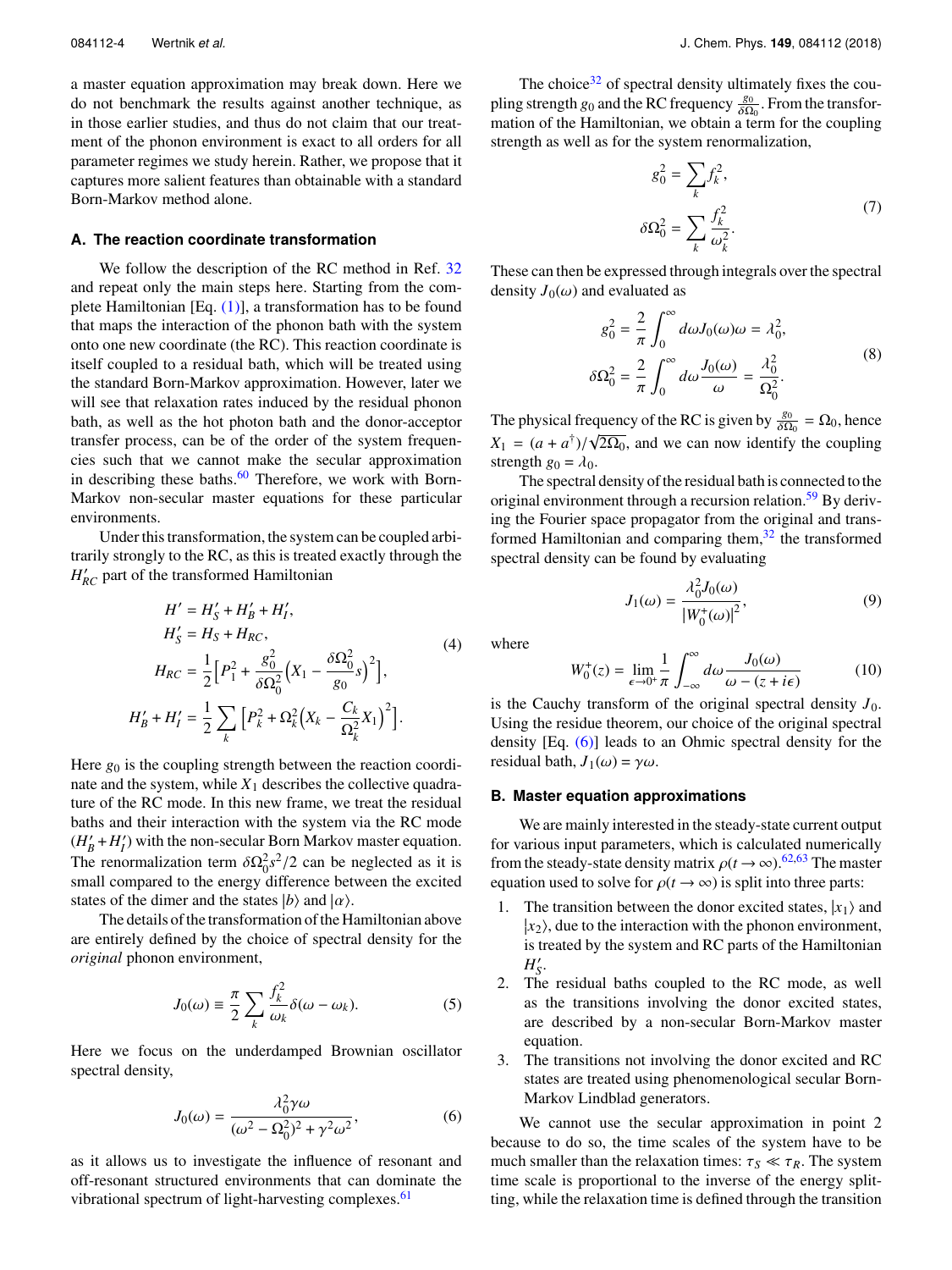rates and occupation numbers. The condition for the secular approximation to be valid then becomes

$$
2J, \frac{\lambda_0}{\sqrt{2\Omega_0}} \gg (n_h + 1)\gamma_h, (1 + n_c)\gamma_c, (1 + n_x)\gamma. \tag{11}
$$

Even without the RC-mode description of the phonon bath, this condition is not fully satisfied because the rate of absorption and emission of photons,  $(n_h + 1)\gamma_h$ , is comparable to 2*J*. However, by introducing the RC, the energy splittings in the system Hamiltonian become even smaller (cf. Fig. [1\)](#page-1-1) such that a non-secular approach is necessary for both the photon bath as well as the electron transfer.

Our general master equation, including generators for both secular  $(L)$  and non-secular  $(M)$  baths, is

$$
\dot{\rho}(t) = -i[H'_{S}, \rho(t)] + \mathcal{M}_{X_{1}}[\rho(t)] + \mathcal{M}_{Q_{h}}[\rho(t)]
$$
  
+  $\mathcal{M}_{Q_{c}^{(\alpha)}}[\rho(t)] + \mathcal{L}_{\beta b}[\rho(t)] + \mathcal{L}_{b\beta}[\rho(t)]$   
+  $\mathcal{L}_{\alpha\beta}[\rho(t)] + \mathcal{L}_{\alpha b}[\rho(t)].$  (12)

As described in item 2 above, for the baths which couple to the RC mode directly, or via the donor excited states, we use non-secular generators.[64](#page-10-28) These generators take into account both the coupled eigenstructure of the donors and RC mode and the potentially highly dissipative nature of the baths. A full derivation of this type of the master equation in the context of the RC formalism can be found in Refs. [32](#page-10-1) and [43,](#page-10-22) but here we just report their generic form,

$$
\mathcal{M}_A[\rho(t)] = -[A, [\chi, \rho(t)]] + [A, \{\Theta, \rho(t)\}], \qquad (13)
$$

where the label *A* refers to the particular system operator which couples to the given environment and

<span id="page-4-4"></span>
$$
\chi = \frac{1}{2} \sum_{kl} J_A(\omega_{kl}) \coth\left(\frac{\beta_A \omega_{kl}}{2} \right) A_{kl} |k \rangle \langle l|,
$$
  
\n
$$
\Theta = \frac{1}{2} \sum_{kl} J_A(\omega_{kl}) A_{kl} |k \rangle \langle l|,
$$
\n(14)

where  $A_{kl} = \langle k | A | l \rangle$ , and the eigenvectors  $| k \rangle$  and eigenenergies  $\omega_{kl}$  are calculated from  $H'_{\mathcal{S}}$  in Eq. [\(4\).](#page-3-1) In addition,  $J_A(\omega)$  is the spectral density of said environment, and  $\beta_{\mathcal{S}} = 1/k_B T_{\mathcal{S}}$  is its spectral density of said environment, and  $\beta_A = 1/k_B T_A$  is its inverse temperature.

For the residual bath coupled to the RC mode, the system operator is given by the RC mode operator  $X_1 = (a+a^{\dagger})/\sqrt{2\Omega_0}$ ,<br>and the spectral density is given by  $I_X(\omega) = I_Y(\omega) = \gamma(\omega)$ . For and the spectral density is given by  $J_{X_1}(\omega) = J_1(\omega) = \gamma \omega$ . For the transitions between  $|h\rangle$  and  $|x\rangle$  and het ween  $|x\rangle$  and  $|\alpha\rangle$ the transitions between  $|b\rangle$  and  $|x_1\rangle$ , and between  $|x_2\rangle$  and  $|\alpha\rangle$ ,<br>the transition operators the transition operators

$$
Q_h = (|a_1\rangle + |a_2\rangle)\langle b| + |b\rangle(\langle a_1| + \langle a_2|)
$$
 (15)

and

$$
Q_c^{(\alpha)} = |\alpha\rangle(\langle a_1| - \langle a_2|) + (|a_1\rangle - |a_2\rangle)\langle \alpha|
$$
 (16)

are used and the spectral density for these baths is assumed to be Ohmic,

$$
J_{h,c}(\omega) = \frac{\gamma_{h,c}}{2\Delta_{h,c}}\omega,\tag{17}
$$

for each of them, respectively: where the donor excitation energies are  $\Delta_h = E_1 - E_b = E_2 - E_b$ , and the donor-acceptor energy difference is  $\Delta_c = E_1 - E_\alpha$ , as per Table [I.](#page-2-1) The residual phonon bath temperature and donor-acceptor transition rate temperature are set to 300 K, but the transition between the ground

state and  $|x_1\rangle$  is governed by the photon bath, defined through its occupation number given in Table [I.](#page-2-1)

The environments which do not couple directly to the excited donor states, as described in item 3 above, are given by secular Born-Markov Lindblad generators " #

$$
\mathcal{L}_{AB} = \left[ C_{AB} \rho(t) C_{AB}^{\dagger} - \frac{1}{2} \left\{ C_{AB}^{\dagger} C_{AB}, \rho(t) \right\} \right],\tag{18}
$$

where the indices *A* and *B* now refer to the states between which the Lindblad operator causes transitions,

<span id="page-4-3"></span>
$$
C_{\beta b} = \sqrt{\Gamma_c N_c} |\beta\rangle\langle b|,
$$
  
\n
$$
C_{b\beta} = \sqrt{\Gamma_c (1 + N_c)} |b\rangle\langle\beta|,
$$
  
\n
$$
C_{\alpha\beta} = \sqrt{\Gamma} |\beta\rangle\langle\alpha|,
$$
  
\n
$$
C_{\alpha b} = \sqrt{\chi \Gamma} |b\rangle\langle\alpha|.
$$
\n(19)

<span id="page-4-2"></span>For these baths, a Lindblad treatment is sufficient, as they are insensitive to the eigenstructure of the donors coupled to the RC mode. The two (secular and non-secular) Markovian master equations without the reaction coordinate, to which we compare our results, are given in the [Appendix.](#page-9-19)

# <span id="page-4-0"></span>**IV. RESULTS AND DISCUSSION**

Here we will present and discuss the characteristics of the current generated by our RC method and compare them with the secular Born-Markov master equation model studied in Ref. [21,](#page-9-14) cf., Eq. [\(A1\),](#page-9-20) as well as the non-secular equivalent, Eq. [\(A3\),](#page-9-21) which takes into account that the transitions  $\gamma_h n_h$  and  $\gamma_c n_c$  can be of the order of the energy splitting 2*J*. We define the current as proportional to the rate of population transfer from  $|\alpha\rangle$  to  $|\beta\rangle$ , i.e.,

$$
j = e\Gamma \langle \alpha | \rho | \alpha \rangle. \tag{20}
$$

We choose an effective transition rate for the influence of the phonon environment on the system such that  $\gamma_x \equiv 2J_0(\omega = 2J)$ which, after setting the resonance  $\Omega_0$  and width  $\gamma$ , determines  $\lambda_0$  in the RC model. For example, choosing  $\gamma_x = 25$  meV, and setting the spectral density to be resonant  $\Omega_0 = 2J$ , and choosing a narrow distribution,  $\gamma = 0.1 \Omega_0$ ,  $\lambda_0 = \sqrt{J \gamma \gamma_x}$ , we find surprisingly that the current is roughly three times lower find, surprisingly, that the current is roughly three times lower using the RC method than using either Born-Markov master equations (cf. Fig. [2\)](#page-5-0).

Away from resonance, the relaxation rate  $\gamma_x$  decreases rapidly. As mentioned, the spectral density has been chosen such that the value for  $\omega = \Omega_0$  corresponds to the transition rate  $\gamma_x$ . Thus one would expect a maximal current at resonance, where the frequency of the phonon bath corresponds to the energy gap between states  $|x_1\rangle$  and  $|x_2\rangle$  and  $\gamma_x$ <br>is maximal for constant counling strength  $\lambda_0$ . If one increases is maximal for constant coupling strength  $\lambda_0$ . If one increases the RC frequency above the resonance frequency, the current indeed decreases steadily toward zero, albeit this decay is much slower in the RC method than in the Born-Markov master equation.

#### <span id="page-4-1"></span>**A. Suppression of current**

The counter-intuitive suppression of the current arises from the non-secular nature of the *photon* environment and is not captured by a standard secular master equation. Its origin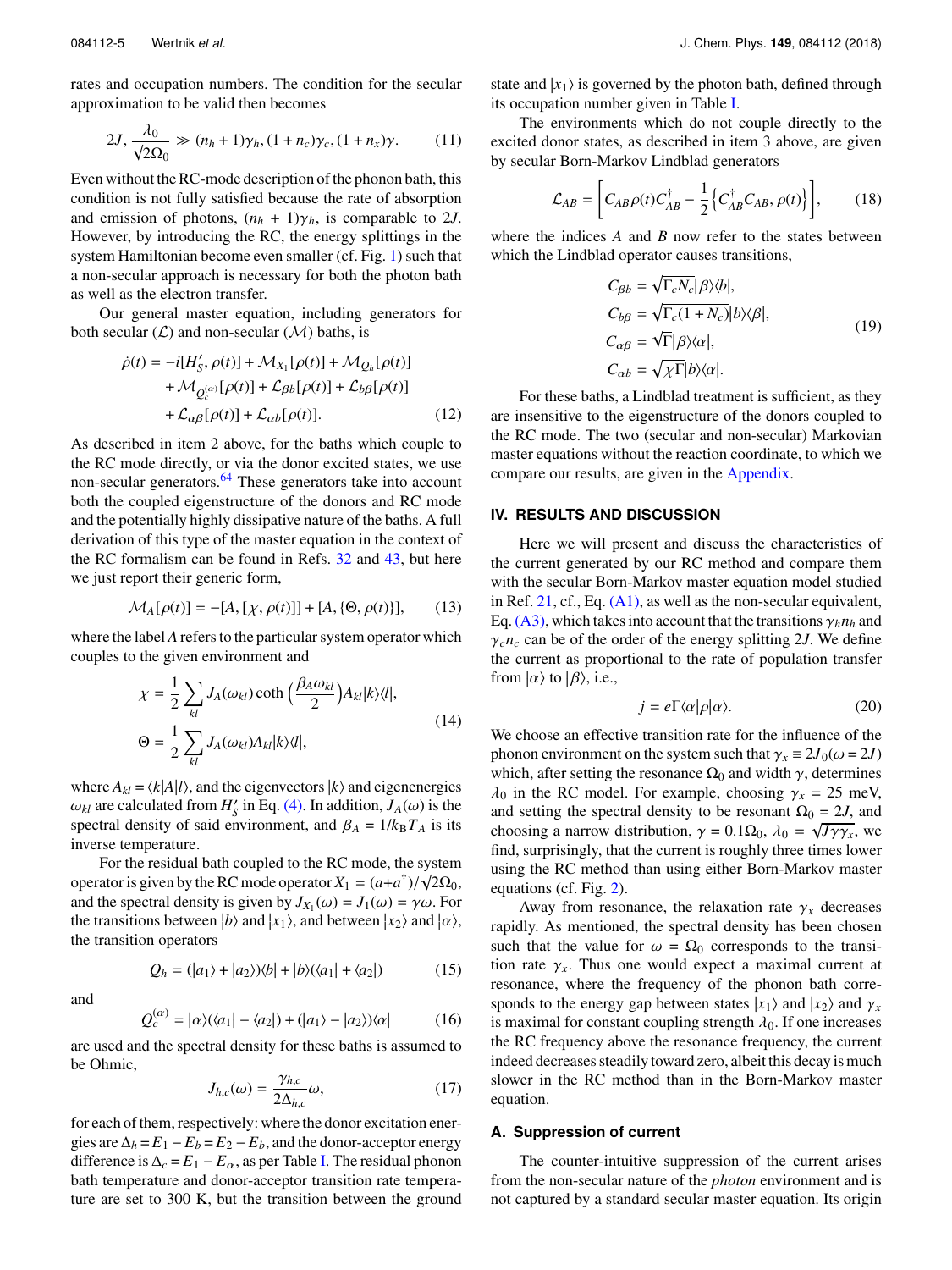<span id="page-5-0"></span>

FIG. 2. Current as a function of the reaction coordinate (RC) frequency  $\Omega_0$  (eV) (i.e., the peak in the spectral density) for  $\lambda_0 = 1.06 \times 10^{-3} \text{ eV}^{3/2}$  and for different values of  $\alpha$ . This is compared to the cu different values of γ. This is compared to the current for a model without the RC-mode, which has been calculated using the equivalent Born-Markov master equation and is a function of the transition rate  $\gamma_x$  corresponding to the given RC frequency and coupling strength. (a)  $\gamma = 0.1\Omega_0$ : In this example, we use the default parameters shown in Table [I](#page-2-1) and compare the current from the secular (orange curve) and non-secular Born-Markov ME (black dash-dotted curve) and the RC method (blue dashed curve). The magnitude of the RC current at resonance only reaches about 15% of the one from the Born-Markov ME. At lower frequencies, the RC model predicts an increase in the current, which surpasses the equivalent Born-Markov ME current. As a reference point, the blue star/horizontal dashed line is the value of the current for the uncoupled model,  $J = 0$ , also calculated using an equivalent Born-Markov master equation, but with no phonon bath at all. (b) shows, with a blue-dashed curve, the dependence of  $\gamma_x$  on the resonant frequency (RC frequency) of the phonon spectral density. The phonon spectral density. The phonon spectral density. The ph pink dashed-dotted curve shows the effective coupling strength  $g_0/\sqrt{2\Omega_0} = \lambda_0/\sqrt{2\Omega_0}$  between the system and RC mode. (c)  $\gamma = \Omega_0$ : Using the same coupling the system of the system of the system of the system of th strength  $\lambda_0$  but changing the broadness parameter of the spectral density leads to a decreased transition rate  $\gamma_x$ ; thus, the current from the Born-Markov ME lowers and broadens in turn. In this case, the RC current remains mostly unchanged, as it follows the behavior of the effective coupling strength [shown in (d)] instead of the transition rate [also illustrated in (d)].

lies in the fact that the strong illumination leads to fast emission and absorption between  $|x_1\rangle$  and  $|b\rangle$  such that phonon-mediated  $\lim_{k \to \infty} \frac{d}{dx}$  cannot be built fast enough. The interaction with the phonon bath is effectively dephased by the high temperature of the photon bath, and population  $\frac{1}{2}$  is the mean temperature of the photon bails, and preparation transfer to the  $|x_2\rangle$  state cannot occur. In other words, the photon environment rapidly "measures" the population in  $|x_1\rangle$ , causing a quantum Zeno effect. This is akin to the suppression of lasing seen in single-atom lasers at high inversion rates.<sup>[65](#page-10-29)</sup> A minimal condition for this "Zeno" effect is

<span id="page-5-1"></span>
$$
\gamma_h n_h, \gamma_c \gg \frac{\lambda_0}{\sqrt{2\Omega_0}}.\tag{21}
$$

Using a non-Markovian bath under such strong illumination then seems, at first glance, counter-productive. Offresonance, we can identify regions where the current exceeds that predicted by the equivalent Markovian master equation (cf. Fig. [2\)](#page-5-0), but these remain smaller than those predicted by the uncoupled dimer model. In this parameter regime, the current from the RC model predominantly follows the change in the effective coupling strength  $\lambda_0/\sqrt{2\Omega_0}$ , increas-<br>ing for lower RC frequencies and decreasing for higher ones. ing for lower RC frequencies and decreasing for higher ones,

due to the corresponding dependence of the maxima in the original spectral density. In addition, because we scale the width of the bath while changing the resonance frequency,  $\gamma \propto \Omega_0$ , at lower frequencies, the phonon environment is correspondingly more non-Markovian. Finally, the increased thermal occupation of a low-frequency RC mode also affects the increase in the current. By removing all three dependencies (rescaling the effective coupling strength, making  $\gamma$ constant, and lowering the temperature of the phonon bath), the dependence of the current on the RC frequency flattens out (cf. Fig. [3\)](#page-6-1).

More generally, one expects that the current should be restored if the coupling to the phonon-environment is made competitive with the influence of dephasing, per Eq. [\(21\).](#page-5-1) In Fig.  $6(b)$ , we can see that increasing the coupling strength between system and RC when they are resonant can increase the current, overcoming this suppression, but this current is still less than that predicted by the Born-Markov master equation, though it can exceed the uncoupled dimer model for exceedingly strong coupling. To find a regime where the RC model exceeds the Born-Markov master equations and the uncoupled dimer model, we simultaneously vary both RC frequency  $\Omega_0$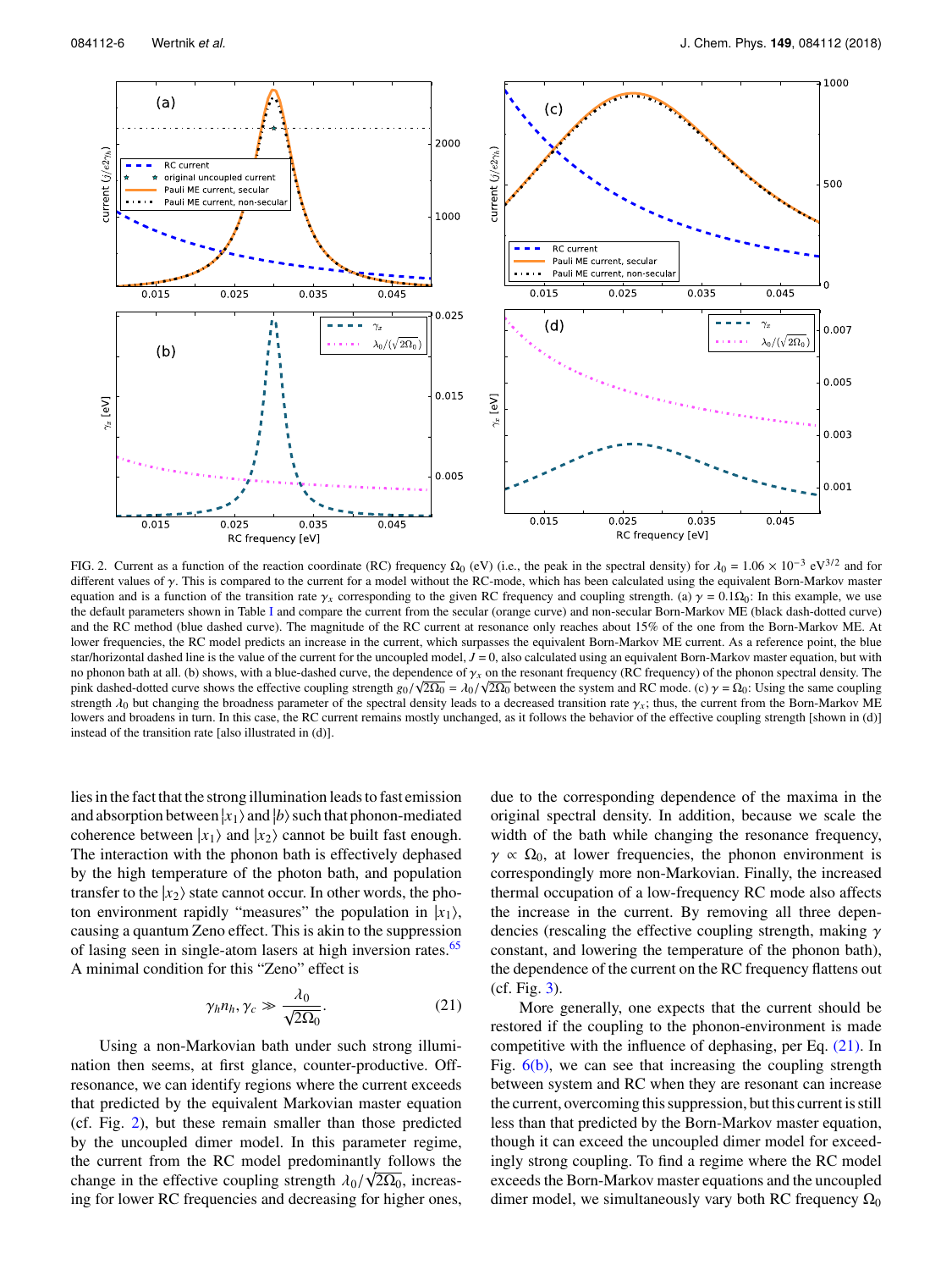<span id="page-6-1"></span>

FIG. 3. A comparison of the current from the full RC model for three different conditions. The blue dashed curve shows the same result as in Fig.  $2(a)$ . The red solid curve shows the current when the effective coupling to the RC mode has been made independent of  $\Omega_0$  by rescaling  $\lambda_0 \rightarrow \sqrt{2\Omega_0} \lambda_0$  (which incidentally changes the units of  $\lambda_0$ ). In this curve, we also make  $\chi_0$  constant incidentally changes the units of  $\lambda_0$ ). In this curve, we also make  $\gamma$  a constant,  $\gamma = 0.2J$ , corresponding to its value at the resonance point in Fig. [2\(a\).](#page-5-0) Finally, the green dash-dotted curve is for the same changes with an additional reduction of the phonon temperature to  $T = 5$  K. This combination of alterations shows that the monotonically increasing current as  $\Omega_0 \rightarrow 0$  in Fig. [2\(a\)](#page-5-0) arises because of the dependence of the effective coupling strength on Ω<sup>0</sup> *and* the higher thermal occupation of the RC mode at low frequencies.

and coupling strength  $\lambda_0$  to keep the effective rate that the system sees in the Markovian model  $\gamma_x \equiv 2J_0(\omega = 2J) = 25$  meV fixed. In this case, we find a pronounced minimum around the resonant RC frequency (cf. Fig. [4\)](#page-6-2), again because of the Zenolike effect seen in Fig. [2.](#page-5-0) Under these constraints, for both lower and higher frequencies, the effective coupling strength increases away from resonance and so does the current, as the energy splittings due to interaction with the phonons exceed the suppressive dephasing rates.

In particular, one can immediately note that a very narrow spectral density ( $\gamma = 0.01\Omega_0$ ) can lead to a substantial current off-resonance. At very high frequencies (not explicitly shown in the figure), this can exceed the current predicted by the Born-Markov master equation for this optimal rate. This suggests that there are regimes where a structured environment can enhance the current. However, further optimizing this current, beyond the range shown in the figure, requires us to enter a regime that exceeds the limits of our numerical RC method and may be more amenable to methods used in other studies.<sup>[34,](#page-10-19)[36](#page-10-0)</sup> In addition, it should be noted that, as we tune far off resonance in Fig. [4,](#page-6-2) for the very narrow bath  $\gamma = 0.01 \Omega_0$ , numerical convergence in the phonon Fock space becomes difficult, and the observed current should only be considered as a lower bound.

The dependence on the width of the spectral density in Fig. [4](#page-6-2) also illustrates that while a sharper spectral density suppresses the current at resonance almost completely, and allows for a large current when off-resonance, a broader spectral density, with a correspondingly stronger coupling on resonance (to maintain the same  $\gamma_x$  effective rate), results in a larger current on resonance (albeit one still below that predicted by the Markov theory). When the same parameter  $\gamma$  is changed, but the coupling strength is kept constant [cf. Fig.  $2(c)$ ], the RC current does not change significantly, while the equivalent Born-Markov master equation current falls considerably (as

<span id="page-6-2"></span>

FIG. 4. (a) Current as a function of RC frequency  $\Omega_0$  (eV), where the transition rate  $\gamma_x$  is fixed so that the coupling strength  $\lambda_0$  increases as  $\Omega_0$  is moved off resonance. Both the default spectral density parameter  $\gamma = 0.1 \Omega_0$  and the sharper one  $\gamma = 0.01 \Omega_0$  lead to a sharp dip in current around resonance, the oneset of which occurs around  $\lambda_0/\sqrt{2\Omega_0} \approx \gamma_0 n_0/2$ , whereas the broader one onset of which occurs around  $\lambda_0/\sqrt{2\Omega_0} \approx \gamma_h n_h/2$ , whereas the broader one  $\gamma = \Omega_0$  is much flatter and exhibits no din (b). The behavior of the coupling  $\gamma = \Omega_0$  is much flatter and exhibits no dip. (b) The behavior of the coupling<br>strength  $\lambda_0/\sqrt{2\Omega_0}$  (dot-dashed nink curve) for  $\gamma = 0.1\Omega_0$  illustrates that the strength  $\lambda_0/\sqrt{2\Omega_0}$  (dot-dashed pink curve) for  $\gamma = 0.1\Omega_0$  illustrates that the onset of the din in the current does occur around  $\lambda_0/\sqrt{2\Omega_0} \approx \gamma \mu_0/2$  (dashed onset of the dip in the current does occur around  $\lambda_0/\sqrt{2\Omega_0} \approx \gamma_h n_h/2$  (dashed orange curve) orange curve).

it follows the correspondingly slower transition rate  $\gamma_x$ ). This suggests that it is predominantly the coupling strength itself, not the width of the spectral density, that increases the current in the Zeno-regime. As the coupling strength is increased so that we leave the Zeno regime, the width of the spectral density begins to have a larger influence, as per Fig. [4.](#page-6-2)

# <span id="page-6-0"></span>**B. Weak photon illumination regime and the Markov limit**

The assumption of a very-high photon temperature, employed in many earlier studies on this heat-engine model, $20-22,30,34$  $20-22,30,34$  $20-22,30,34$  $20-22,30,34$  maximizes the Carnot efficiency, and, in the classical model, maximizes the current. However it does not occur in natural or artificial photosynthetic systems, or pho-tocells.<sup>[66](#page-10-30)</sup> In addition, as we showed in Sec. [IV A,](#page-4-1) it can lead to suppressed current flow due to dephasing. In Ref. [67,](#page-10-31) the authors consider the case of low-temperature illumination of a similar photosynthetic reaction center heat engine, corresponding to an maximal concentrated natural sunlight temperature of 6000 K, and hence a thermal occupation of *n<sup>h</sup>*  $= 0.03$ , while also including the influence of non-degenerate dimer energies. In such conditions, they still found an advantage to the mechanism of including dimer-dimer couplings and subsequent bright to dark state conversion. Here, we can also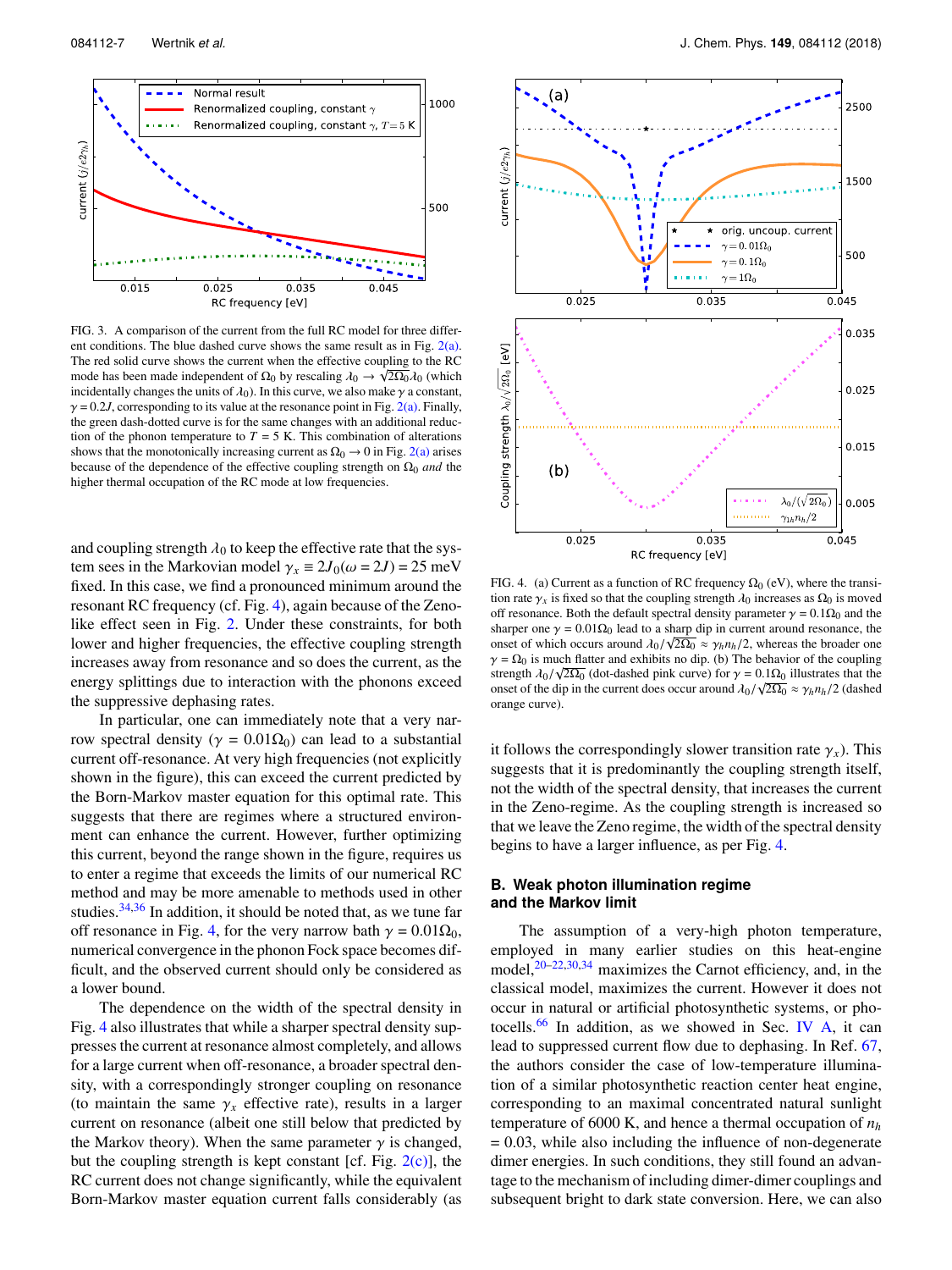084112-8 Wertnik *et al.* J. Chem. Phys. **149**, 084112 (2018)

consider the influence of the RC mode at lower illumination levels and slower donor-acceptor transfer rate <sup>γ</sup>*<sup>c</sup>* (larger values of  $\gamma_c$  were found to give a reduction in the current enhancement, relative to the uncoupled dimer example, in Ref. [67\)](#page-10-31). This also allows us to finally answer the question of what happens in the weak phonon-coupling and Markov limit.

In Fig.  $5(a)$ , we observe that simultaneously lowering the temperature of the photon bath, donor-acceptor transfer rate  $\gamma_c$ , and the phonon coupling strength  $\lambda$ , and choosing a broad phonon spectral density, restores the Born-Markov limit such that all baths become additive, and all three models begin

<span id="page-7-1"></span>

FIG. 5. (a) Current as a function of RC frequency (eV) for a fixed weak<br>coupling strength  $\lambda_0 = 1.06 \times 10^{-5} \text{ eV}^{3/2}$ , with a correspondingly reduced<br>photon temperature such that  $n_s = 0.03$  and reduced dopor-acceptor photon temperature such that  $n_h = 0.03$ , and reduced donor-acceptor rate  $\gamma_c = 1 \times 10^{-6}$ , and for a broad phonon bath  $\gamma = \Omega_0$ . In this limit, we see that the non-secular master equation and the RC model predict the same curthat the non-secular master equation and the RC model predict the same current, suggesting the phonon environment is in a weak-coupling Markov limit, and that all environments are additive. (b) For the same low photon intensity  $n_h = 0.03$ , and donor-acceptor rate  $\gamma_c = 1 \times 10^{-6}$ , we see that increasing the phonon-emission rate back to  $\gamma_c = 25$  meV by raising the phonon coupling phonon-emission rate back to  $\gamma_x = 25$  meV, by raising the phonon coupling<br>to  $\lambda_0 = 1.06 \times 10^{-3}$  eV<sup>3/2</sup>, and choosing  $\gamma = 0.1 \Omega_0$ , leads to a larger current,<br>which can surpass that given by uncoupled dimers for equi which can surpass that given by uncoupled dimers for equivalent parameters. We also see that the Markov models tend to overestimate the current. (c) When the phonon environment is in the weak-coupling-Markov limit ( $\lambda_0 = 1.06$ )  $\times 10^{-6}$  eV<sup>3/2</sup>,  $\gamma = \Omega_0$ ), but the photon temperature is large  $n_h = 60000$  and<br>the donor-gecentor rate is large  $\gamma_0 = 6 \times 10^{-3}$ , we see again that the baths the donor-acceptor rate is large  $\gamma_c = 6 \times 10^{-3}$ , we see again that the baths<br>become non-additive even when each individual bath could be considered to become non-additive, even when each individual bath could be considered to be in the Born-Markov limit.

to coincide (RC, secular, and non-secular master equations). Raising the phonon-coupling, and choosing  $\gamma$  so that the effective rate  $\gamma_x = 25$  meV, as in Sec. [IV A,](#page-4-1) we see in Fig. [5\(b\)](#page-7-1) that the current again increases and exceeds the uncoupled dimer model current. The dependence on resonance now is very weak because of the bottleneck from the other rates. In this case, the Born-Markov master equations tend to overestimate the current, and the full RC model predicts a slightly smaller current than expected.

If we directly increase the coupling strength between the dimer and RC on resonance, Fig.  $6(a)$ , we eventually see diminishing returns in the RC model, with the current decreasing at a rate proportional to  $\lambda_0^2$  as we enter a regime where  $\lambda \ge 10^{-3}$   $\frac{\Delta V^{3/2}}{2}$ . This is at first glange counter intuitive hours  $\lambda_0 > 10^{-3}$  eV<sup>3/2</sup>. This is at first glance counter-intuitive; how-<br>every if we consider that the time scales of the excited states ever, if we consider that the time scales of the excited states of the dimer interacting with the RC are much faster than the other rates in the model, we notice that the thermal state of the dimer and RC subspace begins to dominate the behavior (the excited states and the RC thermalize before a donor-acceptor

<span id="page-7-0"></span>

FIG. 6. Current as a function of coupling strength  $\lambda_0$  with the RC on resonance  $\Omega_0 = 2J$ . (a) is for the low-photon temperature such that  $n_h = 0.03$ , and reduced donor-acceptor rate  $\gamma_c = 1 \times 10^{-6}$ , and for  $\gamma = 0.1 \Omega_0$ . Both the Pauli master equation and the RC model predict an optimal current around Pauli master equation and the RC model predict an optimal current around  $\lambda = 10^{-3}$  eV<sup>3/2</sup> because the current is limited by the weak photon illumination<br>rate and donor-acceptor rate. For strong couplings, the Pauli master equation rate and donor-acceptor rate. For strong couplings, the Pauli master equation over-estimates the current because in the full RC model the strong interaction with the phonons reduces the matrix-elements which lead to current flow (see the main text). The orange dotted curve shows an approximate expression explaining the quadratic dependence of the current on the coupling strength. (b) shows the current dependence on coupling for the high-temperature limit  $n_h = 60,000$  and fast donor-acceptor rate  $\gamma_c = 6 \times 10^{-3}$ . As in earlier figures, we see that the RC current is suppressed with respect to the Pauli master equation due to the effects described in the main text. The RC model predicts an inflection as the coupling strength becomes comparable with the resonance frequency (the line  $\lambda_0 = \Omega_0^{3/2} \sqrt{2}$  is plotted as a dashed vertical line).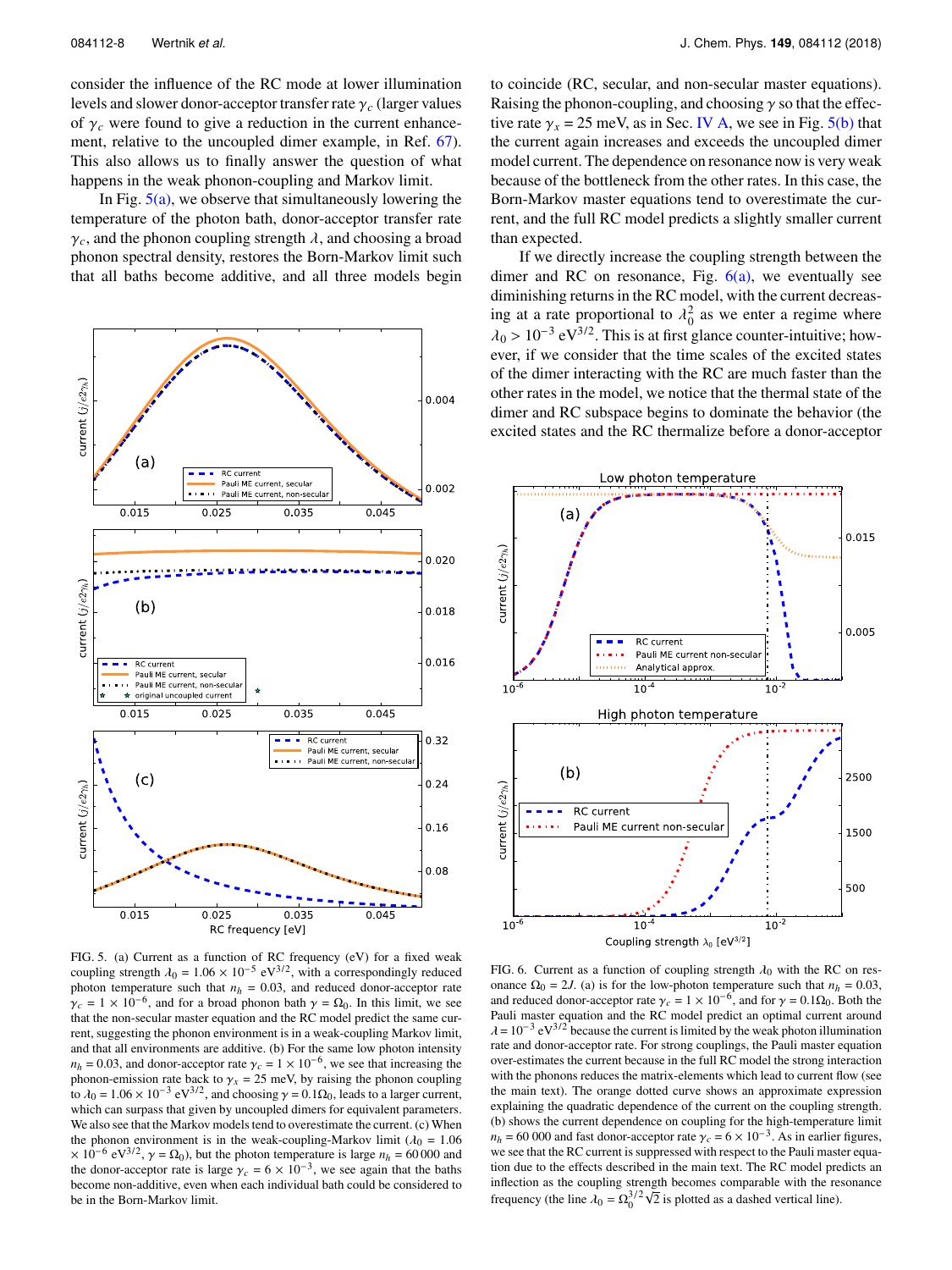transition can occur). In that case, the transition to the acceptor state  $\alpha$  will follow the transition matrix elements of the eigenstates of the dimer and RC subspace, weighted by their thermal populations. At 300 K, this is dominated by the first three excited states of the subspace. We can express these states perturbatively in the renormalized coupling strength  $\chi = \lambda_0 / (\sqrt{2} \Omega_0^{3/2})$ , which, for example, for the ground state, gives, when  $\Omega_0 = 2J$ ,

$$
|G\rangle = \left(1 - \frac{\chi^2}{8}\right) |x_2, 0\rangle - \frac{\chi}{2} |x_1, 1\rangle + \frac{\chi^2}{2\sqrt{2}} |x_2, 2\rangle. \tag{22}
$$

The matrix elements connecting these states to the acceptor arise through the  $|x_2, n\rangle$  contributions. Interestingly, some of these contributions, like the reduction in probability of being in the  $|x_2, 0\rangle$  part of the ground state, arise due to the counterrotating terms in the interaction with the phonons and leads to a corresponding reduction in the current proportional to  $1 - \frac{\chi^2}{4}$  $\frac{1}{4}$ . Summing up such matrix elements for all eigenstates of the dimer-RC subspace, and weighting them by their thermal occupations, provides a way to check the validity of this assumption, with an approximate expression for the current

$$
\bar{j}(\chi)/2e\gamma_h \approx \max_{\chi} [j(\chi)/2e\gamma_h]
$$

$$
\times \sum_{k} P_k \left( \sum_{n} |\langle x_2, n | \psi_k \rangle|^2 \right) / \mathcal{N}.
$$
 (23)

The eigenstates  $\psi_k$  are calculated numerically for the reduced model of the dimer excited states and RC from the Hamiltonian  $H_S''$ , which is  $H_S'$  projected onto the subspace containing just the dimer states  $x_1, x_2$ , and the RC states. The thermal occupation probabilities  $P_k$  are calculated from the thermal distribution  $\rho = \exp(-H_S''/k_B T)/Z$ , where  $Z = \text{Tr}[\exp(-H_S''/k_B T)]$ .<br>The normalization of  $\vec{i}(\nu)$  by  $\Delta$  is chosen so that in the limit The normalization of  $\bar{j}(\chi)$  by  $\mathcal N$  is chosen so that in the limit  $\chi \to 0$ ,  $\sum_{k} P_{k} (\sum_{n} | \langle x_2, n | \psi_k \rangle |^2) / \mathcal{N} = 1$ . This approximate current is plotted in Fig.  $6(a)$  and agrees well with the full numerical current of the RC model for  $\lambda_0$  in the range of applicability (an explicit second-order perturbative expansion also fits well for a smaller range of  $\chi$ , but we do not explicitly show it here because it is unwieldy). The approximate expression and the full numerics exhibit deviations for large  $\chi$  (and of course for very small  $\chi$ , where the current actually falls to zero, as there are no transitions to  $|x_2\rangle$  states at all in this limit).

Finally, in Fig.  $5(c)$ , we again set the phonon-bath parameters to be the same as Fig.  $5(a)$  but raise  $\gamma_c$  and the photon temperature back to their values used in Sec. [IV A.](#page-4-1) As in Sec. [IV A,](#page-4-1) we again see a large discrepancy in the current, with a suppressed value for the RC model; this suggests that the issue of non-additive baths is more general than highly "non-Markovian" regimes, as is often assumed. The transition from Zeno to non-Zeno behavior, as a function of photon-bath temperature, occurs around the criteria given in Eq. [\(21\).](#page-5-1)

## <span id="page-8-0"></span>**V. CONCLUSION**

In this work, we analyzed the influence of a non-Markovian phonon bath on the efficiency of light harvesting in a photosynthetic reaction center considered as a quantum heat engine. Inspired by earlier studies, which found an advantage in breaking detailed balance by inducing energetic splitting between bright and dark states, we modeled the phonon-mediated population transfer process from bright to dark states with the reaction coordinate formalism. This formalism allows us to model the influence of phonons for a wide range of coupling strengths and bath memory times.

We found that, counter-intuitively, bright photon illumination can suppress the current in the heat engine due to quantum Zeno-like dephasing of the exciton-phonon interaction. This suppression can be avoided by tuning properties of the phonon bath, and in doing so one can even generate currents significantly larger than the equivalent Markovian model. In the low photon temperature limit, by contrast, increasing the coupling to the phonon environment tends to reduce the current. Our results suggest that non-Markovian environments can be used to enhance the efficiency of light-harvesting systems but that the properties of the environment must be chosen, or designed, in artificial systems, carefully, as their influence can also be detrimental, in certain situations.

In addition, our results suggest that care must be taken whenever one considers multiple environments coupled to a single system, particularly when those environments induce dynamics on very different time scales,  $54$  even when one is apparently in a weak-coupling Markov limit for all baths.<sup>[55](#page-10-16)</sup> This is a potentially useful observation, as it suggests that dissipative processes due to many commonly encountered perturbative environments, particularly in the solid state, might be modified by external environments.

Interestingly, it has recently become possible to program and implement Hamiltonian models of light harvesting in "quantum simulators," as recently achieved with superconducting qubits,  $68,69$  $68,69$  ion traps,  $70$  and a NMR system.  $71$  In the case of superconducting qubits, dephasing noise of arbitrary spectral properties can be applied to each individual "chromophore" and their quantum coupling to photons can also be tuned in strength and frequency, allowing, in principle, a precise experimental test of non-additive environmental effects in both Markovian and non-Markovian photosynthetic energy transport. Further avenues for future study include the influence of coexisting underdamped and overdamped structured environments<sup>[27](#page-9-17)[–36](#page-10-0)[,44](#page-10-9)</sup> in dimer photocells and how off-resonant dimers may alter the effects we discuss herein. $67$ 

# **ACKNOWLEDGMENTS**

We would like to thank Professor Matthias Troyer for creating the opportunity for this collaboration and Ahsan Nazir, Henry Maguire, and Mauro Cirio for helpful discussions and feedback on this work. M.W. has been fully supported by the RIKEN IPA program. N.L. and F.N. acknowledge support from the RIKEN-AIST Joint Research Fund and the Sir John Templeton Foundation. F.N. is also supported by the MURI Center for Dynamic Magneto-Optics via the Air Force Office of Scientific Research (AFOSR) (Grant No. FA9550-14-1-0040), Army Research Office (ARO) (Grant No. 73315PH), the Asian Office of Aerospace Research and Development (AOARD) (Grant No. FA2386-18-1-4045), Japan Science and Technology Agency (JST) (the ImPACT program and CREST Grant No. JPMJCR1676), and the Japan Society for the Promotion of Science (JSPS) (JSPS-RFBR Grant No. 17-52-50023).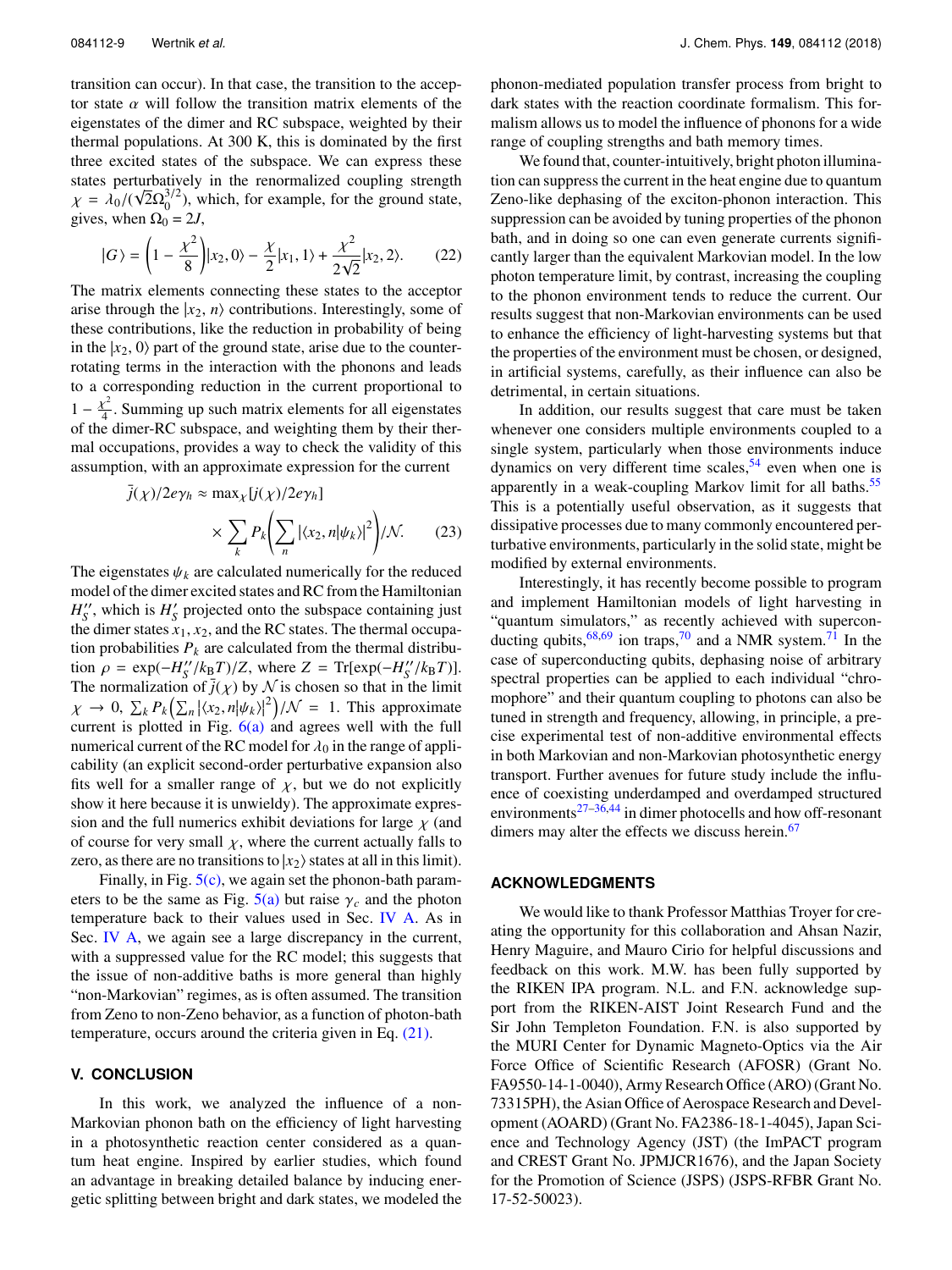#### <span id="page-9-19"></span>**APPENDIX: BORN-MARKOV MASTER EQUATIONS**

In Sec. [IV,](#page-4-0) we compare results from the reaction coordinate master equation, Eq. [\(12\),](#page-4-2) with two Markovian master equations which treat the interaction with the phonon environment under a standard Born-Markov assumption, i.e., as a rate  $\gamma_x$  driving transitions between the bright and dark states of the system. The secular version of this master equation is explicitly defined, using the same notation as in the main text, as

$$
\dot{\rho}(t) = -i[H_S, \rho(t)]
$$
  
+  $\mathcal{L}_{x_1b}[\rho(t)] + \mathcal{L}_{bx_1}[\rho(t)]$   
+  $\mathcal{L}_{x_2x_1}[\rho(t)] + \mathcal{L}_{x_1x_2}[\rho(t)]$   
+  $\mathcal{L}_{ax_2}[\rho(t)] + \mathcal{L}_{x_2a}[\rho(t)]$   
+  $\mathcal{L}_{\beta b}[\rho(t)] + \mathcal{L}_{b\beta}[\rho(t)]$   
+  $\mathcal{L}_{\alpha\beta}[\rho(t)] + \mathcal{L}_{\alpha b}[\rho(t)].$  (A1)

Now, all transitions are given by Lindblad generators  $\mathcal{L}_{AB} = \left[ C_{AB} \rho(t) C_{AB}^{\dagger} - \frac{1}{2} \left\{ C_{AB}^{\dagger} C_{AB}, \rho(t) \right\} \right]$ . In addition to the parameters  $C_{AB}$  defined in Eq. [\(19\),](#page-4-3) we also have

$$
C_{x_1b} = \sqrt{2\gamma_h n_h}|x_1\rangle\langle b|,
$$
  
\n
$$
C_{bx_1} = \sqrt{2\gamma_h (1 + n_h)}|b\rangle\langle x_1|,
$$
  
\n
$$
C_{x_2x_1} = \sqrt{\gamma_x (n_x + 1)}|x_2\rangle\langle x_1|,
$$
  
\n
$$
C_{x_1x_2} = \sqrt{\gamma_x n_x}|x_1\rangle\langle x_2|,
$$
  
\n
$$
C_{\alpha x_2} = \sqrt{2\gamma_c (n_c + 1)}|\alpha\rangle\langle x_2|,
$$
  
\n
$$
C_{x_2\alpha} = \sqrt{2\gamma_c n_c}|x_2\rangle\langle \alpha|.
$$
\n(A2)

The factors of 2 in the photon baths and the transitions to the state  $|\alpha\rangle$  arise from the collective dipole coupling such that the matrix elements for these transitions are enhanced over those matrix elements for these transitions are enhanced over those in the bare  $|a_1\rangle$  and  $|a_2\rangle$  basis.

Even in this case of a Markovian treatment of the phonon environment, the above equation is incomplete when the rates approach the coupling between the dimers, 2*J*. In this case, one must treat transitions involving the excited states of the dimer with a non-Secular Born-Markov master equation. The equation of motion then becomes

$$
\dot{\rho}(t) = -i[H_S, \rho(t)] + \mathcal{M}_s[\rho(t)] + \mathcal{M}_{Q_h}[ \rho(t)]
$$

$$
+ \mathcal{M}_{Q_c^{(\alpha)}}[\rho(t)] + \mathcal{L}_{\beta b}[\rho(t)] + \mathcal{L}_{b\beta}[\rho(t)]
$$

$$
+ \mathcal{L}_{\alpha\beta}[\rho(t)] + \mathcal{L}_{\alpha b}[\rho(t)]. \tag{A3}
$$

Again, the transitions not involving the excited dimer states are given by secular Born-Markov Lindblad generators. The transitions involving the hot photon bath, and those involving the electron transfer process to  $\alpha$ ), are given by the non-secular generator Eq. (14) (although now the eigenstates of the system generator Eq.  $(14)$  (although now the eigenstates of the system do not include the RC mode). The Markovian phonon transi-tions are also given by Eq. [\(14\)](#page-4-4) but with operator  $s = (|a_1\rangle\langle a_1|)$  $- |a_2\rangle\langle a_2|$  and spectral density  $J_s(\omega) = J_0(\omega)$ , as per Eq. [\(6\).](#page-3-0)

- <span id="page-9-6"></span><sup>3</sup>E. Collini, C. Y. Wong, K. E. Wilk, P. M. G. Curmi, P. Brumer, and G. D. Scholes, "Coherently wired light-harvesting in photosynthetic marine algae at ambient temperature," [Nature](https://doi.org/10.1038/nature08811) **463**, 644 (2010).
- <sup>4</sup>Y.-C. Cheng and G. R. Fleming, "Dynamics of light harvesting in photosynthesis," [Annu. Rev. Phys. Chem.](https://doi.org/10.1146/annurev.physchem.040808.090259) **60**, 241–262 (2009).
- <sup>5</sup>A. Ishizaki and G. R. Fleming, "Quantum coherence in photosynthetic light harvesting," [Annu. Rev. Condens. Matter Phys.](https://doi.org/10.1146/annurev-conmatphys-020911-125126) **3**, 333–361 (2012).
- <span id="page-9-7"></span><sup>6</sup>N. Lambert, Y. N. Chen, Y. C. Cheng, C. M. Li, G. Y. Chen, and F. Nori, "Quantum biology," [Nat. Phys.](https://doi.org/10.1038/nphys2474) **9**, 10–18 (2013).
- <span id="page-9-1"></span><sup>7</sup>G. D. Scholes, G. R. Fleming, L. X. Chen, A. Aspuru-Guzik, A. Buchleitner, D. F. Coker, G. S. Engel, R. van Grondelle, A. Ishizaki, D. M. Jonas, J. S. Lundeen, J. K. McCusker, S. Mukamel, J. P. Ogilvie, A. Olaya-Castro, M. A. Ratner, F. C. Spano, K. B. Whaley, and X. Zhu, "Using coherence to enhance function in chemical and biophysical systems," [Nature](https://doi.org/10.1038/nature21425) **543**, 647–656 (2017).
- <span id="page-9-2"></span><sup>8</sup>M. B. Plenio and S. F. Huelga, "Dephasing-assisted transport: Quantum networks and biomolecules," [New J. Phys.](https://doi.org/10.1088/1367-2630/10/11/113019) **10**, 113019 (2008).
- <sup>9</sup>P. Rebentrost, M. Mohseni, I. Kassal, S. Lloyd, and A. Aspuru-Guzik, "Environment-assisted quantum transport," [New J. Phys.](https://doi.org/10.1088/1367-2630/11/3/033003) **11**, 33003 (2009).
- <span id="page-9-20"></span><sup>10</sup>F. Caruso, A. W. Chin, A. Datta, S. F. Huelga, and M. B. Plenio, "Highly efficient energy excitation transer in light-harvesting complexes: The fundamental role of noise-assisted transport," [J. Chem. Phys.](https://doi.org/10.1063/1.3223548) **131**, 105106 (2009).
- <sup>11</sup>A. W. Chin, A. Datta, F. Caruso, M. B. Plenio, and S. F. Huelga, "Noise-assisted energy transfer in quantum networks and light-harvesting complexes," [New J. Phys.](https://doi.org/10.1088/1367-2630/12/6/065002) **12**, 065002 (2010).
- <sup>12</sup>F. Caycedo-Soler, F. J. Rodriguez, L. Quiroga, and N. F. Johnson, "Lightharvesting mechanism of bacteria exploits a critical interplay between the dynamics of transport and trapping," [Phys. Rev. Lett.](https://doi.org/10.1103/physrevlett.104.158302) **104**, 158302 (2010).
- <sup>13</sup>A. W. Chin, J. Prior, R. Rosenbach, F. Caycedo-Soler, S. F. Huelga, and M. B. Plenio, "The role of non-equilibrium vibrational structures in electronic coherence and recoherence in pigment-protein complexes," [Nat. Phys.](https://doi.org/10.1038/nphys2515) **9**, 113–118 (2013).
- <sup>14</sup>C.-M. Li, N. Lambert, Y.-N. Chen, G.-Y. Chen, and F. Nori, "Witnessing quantum coherence: From solid-state to biological systems," [Sci. Rep.](https://doi.org/10.1038/srep00885) **2**, 885 (2012); e-print [arXiv:1212.0194.](http://arxiv.org/abs/1212.0194)
- <span id="page-9-3"></span><sup>15</sup>L. G. Mourokh and F. Nori, "Energy transfer efficiency in the chromophore network strongly coupled to a vibrational mode," [Phys. Rev. E](https://doi.org/10.1103/physreve.92.052720) **92**, 052720 (2015).
- <span id="page-9-4"></span><sup>16</sup>A. W. Chin, S. F. Huelga, and M. B. Plenio, "Coherence and decoherence in biological systems: Principles of noise assisted transport and the origin of long-lived coherences," [Philos. Trans. R. Soc., A](https://doi.org/10.1098/rsta.2011.0224) **370**, 3638 (2012); e-print [arXiv:1203.5072v1.](http://arxiv.org/abs/1203.5072v1)
- <span id="page-9-5"></span><sup>17</sup>S. F. Huelga and M. B. Plenio, "Vibrations, quanta and biology," [Contemp.](https://doi.org/10.1080/00405000.2013.829687) [Phys.](https://doi.org/10.1080/00405000.2013.829687) **54**, 181 (2013); e-print [arXiv:1307.3530v1.](http://arxiv.org/abs/1307.3530v1)
- <span id="page-9-8"></span><sup>18</sup>E. Romero, R. Augulis, V. I. Novoderezhkin, M. Ferretti, J. Thieme, D. Zigmantas, and R. Van Grondelle, "Quantum coherence in photosynthesis for efficient solar-energy conversion," [Nat. Phys.](https://doi.org/10.1038/nphys3017) **10**, 676 (2014).
- <span id="page-9-9"></span><sup>19</sup>F. D. Fuller, J. Pan, A. Gelzinis, V. Butkus, S. S. Senlik, D. E. Wilcox, C. F. Yocum, L. Valkunas, D. Abramavicius, and J. P. Ogilvie, "Vibronic coherence in oxygenic photosynthesis," [Nat. Chem.](https://doi.org/10.1038/nchem.2005) **6**, 706 (2014).
- <span id="page-9-10"></span><sup>20</sup>K. E. Dorfman, D. V. Voronine, S. Mukamel, and M. O. Scully, "Photosynthetic reaction center as a quantum heat engine," [Proc. Natl. Acad. Sci.](https://doi.org/10.1073/pnas.1212666110) [U. S. A.](https://doi.org/10.1073/pnas.1212666110) **110**, 2746–2751 (2013).
- <span id="page-9-21"></span><span id="page-9-14"></span><sup>21</sup>C. Creatore, M. A. Parker, S. Emmott, and A. W. Chin, "Efficient biologically inspired photocell enhanced by delocalized quantum states," [Phys.](https://doi.org/10.1103/physrevlett.111.253601) [Rev. Lett.](https://doi.org/10.1103/physrevlett.111.253601) **111**, 253601 (2013).
- <span id="page-9-11"></span><sup>22</sup>Y. Zhang, S. Oh, F. H. Alharbi, G. S. Engel, and S. Kais, "Delocalized quantum states enhance photocell efficiency," [Phys. Chem. Chem. Phys.](https://doi.org/10.1039/c4cp05310a) **17**, 5743–5750 (2015).
- <span id="page-9-12"></span><sup>23</sup>W. Shockley and H. J. Queisser, "Detailed balance limit of efficiency of *p*-*n* junction solar cells," [J. Appl. Phys.](https://doi.org/10.1063/1.1736034) **32**, 510–519 (1961).
- <span id="page-9-13"></span><sup>24</sup>J.-L. Brédas, E. H. Sargent, and G. D. Scholes, "Photovoltaic concepts inspired by coherence effects in photosynthetic systems," [Nat. Mater.](https://doi.org/10.1038/nmat4767) **16**, 35 (2017).
- <span id="page-9-15"></span> $25$ V. Holubec and T. Novotný, "Effects of noise-induced coherence on the performance of quantum absorption refrigerators," [J. Low Temp. Phys.](https://doi.org/10.1007/s10909-018-1960-x) **192**, 147–168 (2018).
- <span id="page-9-16"></span><sup>26</sup>K. D. B. Higgins, B. W. Lovett, and E. M. Gauger, "Quantum-enhanced capture of photons using optical ratchet states," [J. Phys. Chem. C](https://doi.org/10.1021/acs.jpcc.7b07138) **121**, 20714–20719 (2017).
- <span id="page-9-17"></span><sup>27</sup>D. H. Santamore, N. Lambert, and F. Nori, "Vibrationally mediated transport in molecular transistors," [Phys. Rev. B](https://doi.org/10.1103/physrevb.87.075422) **87**, 075422 (2013); e-print [arXiv:1210.7098.](http://arxiv.org/abs/1210.7098)

<span id="page-9-0"></span><sup>&</sup>lt;sup>1</sup>G. S. Engel, T. R. Calhoun, E. L. Read, T.-K. Ahn, T. Mančal, Y.-C. Cheng, R. E. Blankenship, and G. R. Fleming, "Evidence for wavelike energy transfer through quantum coherence in photosynthetic systems," [Nature](https://doi.org/10.1038/nature05678) **446**, 782 (2007).

<span id="page-9-18"></span> $2A$ . Ishizaki and G. R. Fleming, "Theoretical examination of quantum coherence in a photosynthetic system at physiological temperature," [Proc. Natl.](https://doi.org/10.1073/pnas.0908989106) [Acad. Sci. U. S. A.](https://doi.org/10.1073/pnas.0908989106) **106**, 17255–17260 (2009).